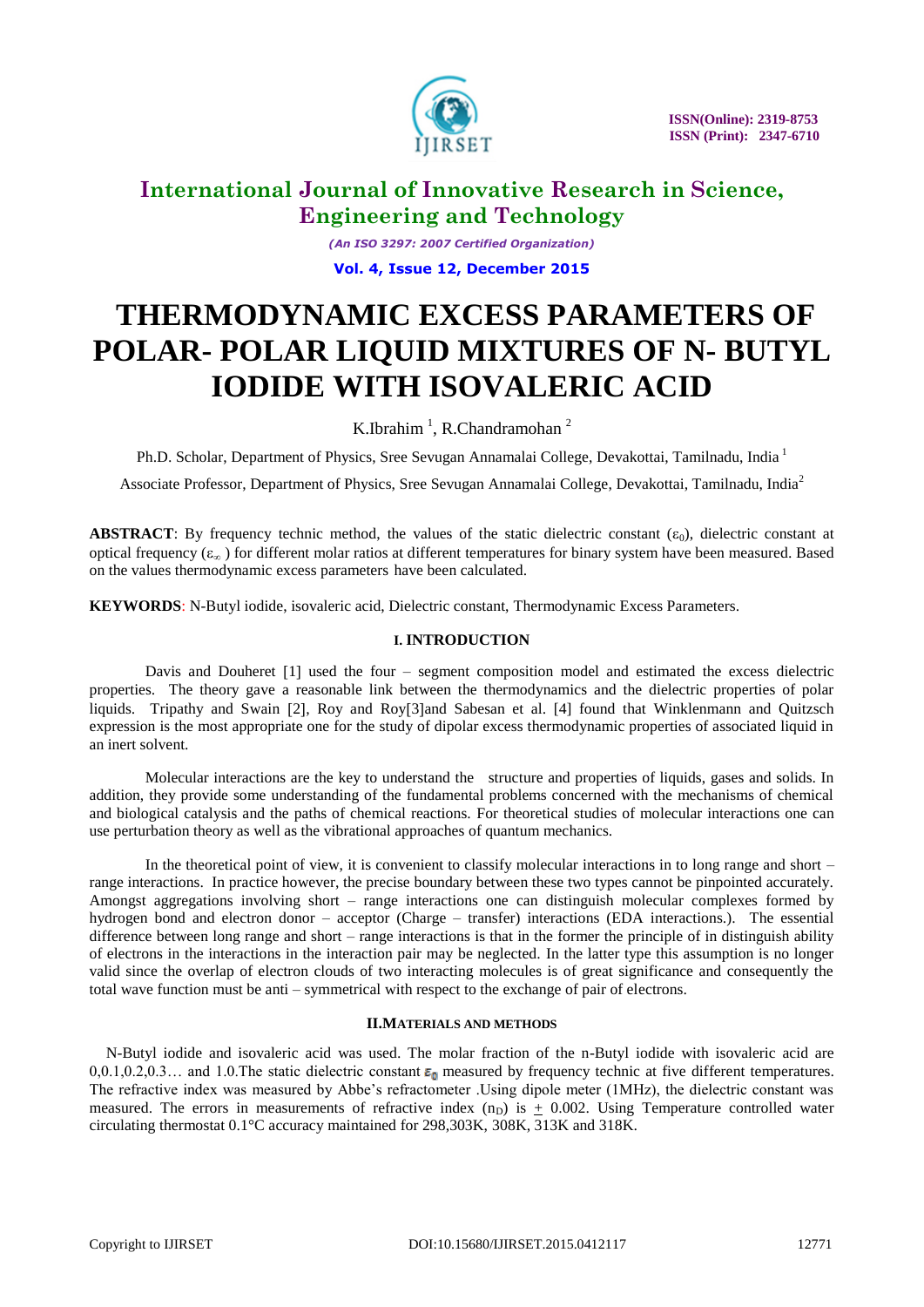

*(An ISO 3297: 2007 Certified Organization)*

#### **Vol. 4, Issue 12, December 2015**

#### **III.THEORY**

#### **3.1 Excess permittivity**

 $(1)$ 

The excess permittivity also provides qualitative information about multimer formation in the mixture as given below

 $\varepsilon^{E} = 0$  indicates that there is no interaction between the unlike Molecules.

 $\varepsilon^E$  < 0 indicates the interaction between the molecules in such a way that the effective dipoles get reduced. The two liquids mix in such Way that the mixture may form multimers leading to less effective Dipoles.

 $\varepsilon^E > 0$  indicates that the two liquids interact in such a way that the Effective dipoles increase. This may be due to the formation of Monomers and dimers.

#### **3.2 Thermodynamic Excess Functions**

The excess free energy of mixing  $\Delta F^E$  which is almost equal to the excess Gibbs free energy,  $\Delta G^E$  for a matter in a condensed phase may be obtained from the reaction field factor of the two liquids  $(R_f^0)$  and that of the solution  $R_{fi}$ .

$$
\Delta F^{E} = \Delta F_{0}^{E} + \Delta F_{FF}^{E} + \Delta F_{ab}^{E}
$$
\n
$$
= \frac{-N_{A}}{2} \left\{ \sum_{r=1,2} x_{r} \mu_{r}^{2} \left[ R_{fr} - R_{fr}^{0} \right] \right\}
$$
\n
$$
+ \frac{-N_{A}}{2} \left\{ \sum_{r=1,2} x_{r} \mu_{r}^{2} \left[ g_{rr} - 1 \right] \left[ R_{fr} - R_{fr}^{0} \right] \right\}
$$
\n
$$
+ \left\{ \frac{-N_{A}}{2} \right\} x_{1} x_{2} \mu_{1} \mu_{2} (g_{12} - 1) \left[ R_{f1} + R_{f2} - R_{f1}^{0} - R_{f2}^{0} \right]
$$
\n
$$
\Delta F_{OF}^{E} = \frac{-N_{A}}{2} \left\{ \sum_{r=1,2} x_{r} \mu_{r}^{2} \left[ R_{fr} - R_{fr}^{0} \right] \right\}
$$
\n
$$
\Delta F_{rr}^{E} = \frac{-N_{A}}{2} \left\{ \sum_{r=1,2} x_{r} \mu_{r}^{2} \left[ g_{rr} - 1 \right] \left[ R_{fr} - R_{fr}^{0} \right] \right\}
$$
\n
$$
\Delta F_{ab}^{E} = \frac{-N_{A}}{2} x_{1} x_{2} \mu_{1} \mu_{2} (g_{12} - 1) \left[ R_{f1} + R_{f2} - R_{f1}^{0} - R_{f2}^{0} \right] \tag{5}
$$

The first term  $\Delta F_0^E$  represents the excess dipolar energy due to long-range electrostatic interaction.

The second term  $\Delta F_{FF}^E$  gives the excess dipolar energy due to short-range interaction between identical molecules and

The third term  $\Delta F_{ab}^E$  gives the excess dipolar energy due to short-range interaction between dissimilar molecules.

The term  $R_{\text{fro}}$  and  $R_{\text{fro}}$  which give the reaction field parameters in the pure liquid and in the mixture, are given by,

$$
\begin{split} R_{fr}^0&=\frac{8\pi N_A}{9V r}\frac{(\varepsilon_r-1)(\varepsilon_{\infty r}+2)}{(2\varepsilon_r+\varepsilon_{\infty r})}\\ R_{fr} &=\frac{8\pi N_A}{9V r}\frac{(\varepsilon_r-1)(\varepsilon_{\infty r}+2)}{(2\varepsilon_m+\varepsilon_{\infty r})} \end{split}
$$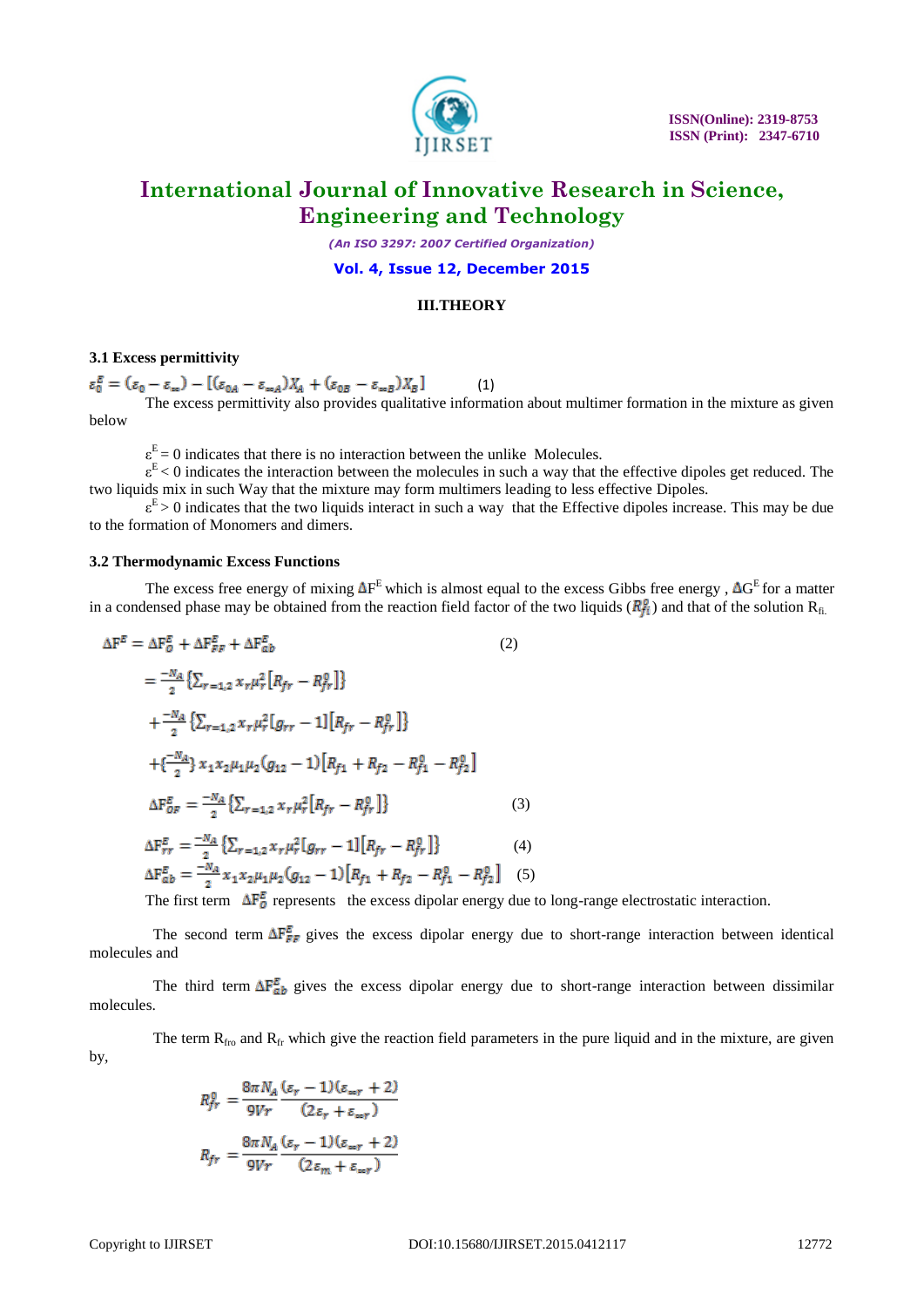

*(An ISO 3297: 2007 Certified Organization)*

#### **Vol. 4, Issue 12, December 2015**

Where  $g_{\mu}$  is the Kirkwood's mutual correction factor for solvent and solute – solute interactions. The value of  $g_{12}$  is the correlation factor between the solute and the solvent.

#### **IV.RESULTS AND DISCUSSIONS**

#### **4.1 Variation Of The Excess Permittivity**

The information regarding hetero interaction in a mixture of two polar liquids may be obtained by the excess property related to the permittivity [5]. Kande et al. [6] have pointed out that the study of the excess permittivity may provide some trend regarding the interaction between the two constituent liquids leading to the structural information of the mixture. Thus the study of parameter  $\epsilon^E$  helps to understand the short range dipole- dipoleinteractions in two different component systems. The values of  $\varepsilon^E$  for all different five temperatures are studied and reported in Table1 and the variation of  $\epsilon^E$  is plotted in the Chart 1

From the Table 1, it is found that  $\epsilon^E$  deviates from zero at all the concentrations and at all five temperatures studied. Rana et al. [7] have indicated that  $\varepsilon^E$  – variation as a function of concentration is due to the interaction between the dissimilar molecules which may affect a structural change in the system. Negative or positive value of  $\epsilon^E$  implies the interaction between unlike molecules [8]. According to Hosamani [9] the negative value of  $\epsilon^E$ may be due to creation of less polar structures leading to lower microscopic permittivity. It is also pointed out that the negative  $\epsilon^E$  values indicate that the molecules of the mixture may form multimers structures through hydrogen bonding in such a way that the effective dipole moment gets reduced.

Pawar et al. [10] have noted that, the negative value of  $\epsilon^E$  indicates that the number of dipoles in the mixture less than the sum of the number of dipoles in pure liquids. This may be due to opposite alignment of the dipoles of the two interacting liquids [11]. Thus the negative value of  $\varepsilon^E$  in system indicate that the interaction between the components in the mixture is such as to form multimeric structures with anti-parallel dipoles in the mixture. The negative value of  $\epsilon^E$  is due to strong intercomponent H-bonding. Similar results reported by Nakmishi et al. [12], And many researchers [13-16]. From Table 1 for pure liquids  $\epsilon^E = 0$ . for all temperatures,  $\epsilon^E$  is decreases with increase of temperature.

#### **4.2 Long Range Electrostatic Interaction (Δ** $\overline{F}_{0F}^E$ **)**

From table 2 the value of  $\Delta F_{0F}^E$  is positive.  $\Delta F_{0F}^E$  increases with increase of acid concentrations and thereafter the value of  $\Delta F_{0F}^E$  decreases. Positive value of  $\Delta F_{0F}^E$  implies that existence of long range dipole-dipole interaction and attractive forces between them. Conclusions on similar lines were reported by Thenappan et al [17] for anisole- acid systems. Also the conclusions reported by Varadarajan et al [18]. The increase of  $\Delta F_{\text{OF}}^E$  with increasing of acid concentration results to increase the number of dipoles and the variation of  $\Delta F_{0F}^E$  is plotted in the Chart 2.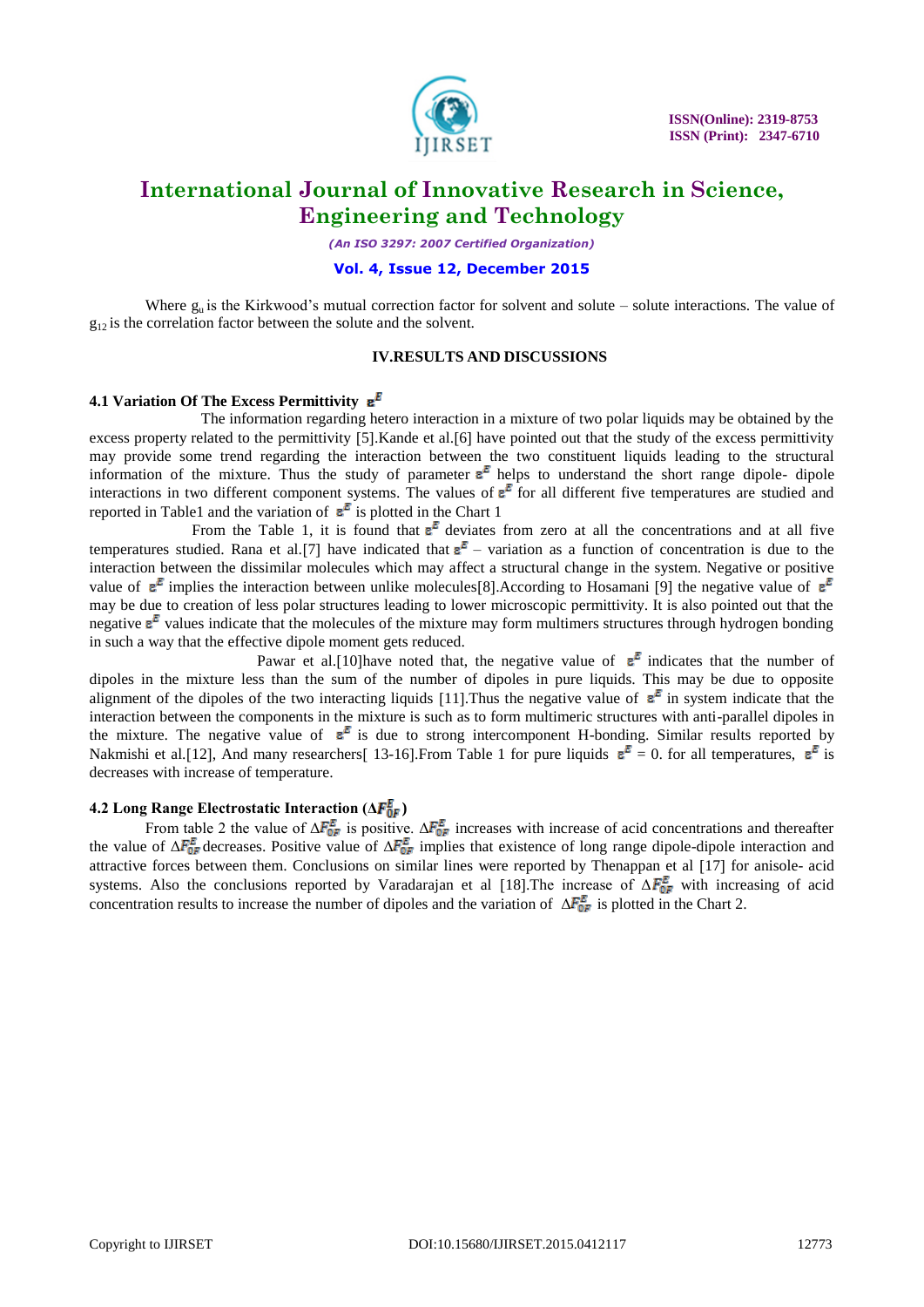

*(An ISO 3297: 2007 Certified Organization)*

#### **Vol. 4, Issue 12, December 2015**

**Chart-1** to 4 Variation of excess dielectric constant  $\epsilon^E$ ,  $\Delta F^E_{\text{OF}}$ ,  $\Delta F^E_{\text{rr}}$  and  $\Delta F^E$  with the concentration of the **Isovaleric acid (X2) at different temperatures. System : n-Butyl iodide (X1) + Isovaleric acid (X2)**



**Chart -3: Concentration**  $X_2$  **&**  $\Delta F$ **<sup>E</sup>**<sub>rr</sub> **Chart -4: Concentration**  $X_2 \& \Delta F$ **<sup>E</sup> Table:1** Variation of  $\varepsilon_0^E$  at different mole fractions of n-Butyl iodide (X1) in isovaleric acid (X2) with the concentration of isovaleric acid (X2) at different temperatures

|       |           |           | $\varepsilon^{\text{E}}$ |           |           |  |  |
|-------|-----------|-----------|--------------------------|-----------|-----------|--|--|
| $X_2$ | 298 K     | 303 K     | 308 K                    | 313 K     | 318 K     |  |  |
| 0.00  | 0.0000    | 0.0000    | 0.0000                   | 0.0000    | 0.0000    |  |  |
| 0.10  | $-0.2276$ | $-0.2272$ | $-0.2239$                | $-0.2165$ | $-0.2070$ |  |  |
| 0.20  | $-0.3235$ | $-0.3127$ | $-0.3073$                | $-0.2971$ | $-0.2877$ |  |  |
| 0.30  | -0.3308   | $-0.3227$ | $-0.3194$                | $-0.3088$ | $-0.3031$ |  |  |
| 0.40  | $-0.3007$ | $-0.2963$ | $-0.2920$                | $-0.2839$ | $-0.2781$ |  |  |
| 0.50  | -0.2684   | $-0.2661$ | $-0.2632$                | $-0.2574$ | $-0.2544$ |  |  |
| 0.60  | $-0.2288$ | $-0.2267$ | $-0.2252$                | $-0.2215$ | $-0.2205$ |  |  |
| 0.70  | $-0.2203$ | $-0.2183$ | $-0.2181$                | $-0.2131$ | $-0.2113$ |  |  |
| 0.80  | $-0.2106$ | $-0.2103$ | $-0.2121$                | $-0.2097$ | $-0.2083$ |  |  |
| 0.90  | $-0.1225$ | $-0.1256$ | $-0.1251$                | $-0.1229$ | $-0.1232$ |  |  |
| 1.00  | 0.0000    | 0.0000    | 0.0000                   | 0.0000    | 0.0000    |  |  |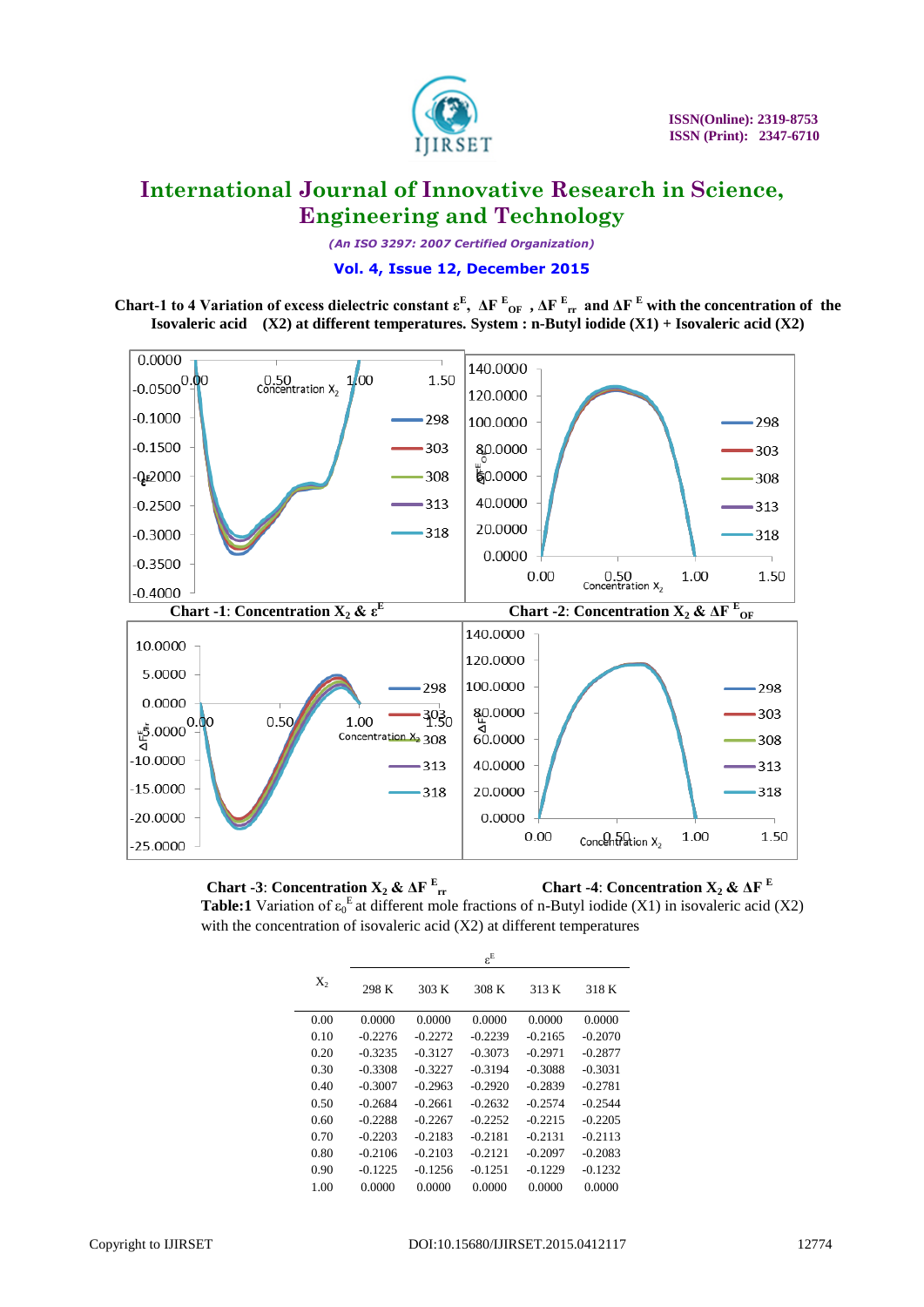

*(An ISO 3297: 2007 Certified Organization)*

#### **Vol. 4, Issue 12, December 2015**

#### **4.3 Short Range Interaction between Similar Molecules**

 $\Delta F_{rr}^E$  is positive value, the rupture of H-bonding between the dipoles are implied.  $\Delta F_{rr}^E$  is the negative value, confirms the formation of H-bonding. In the system, it shows the partially negative value and increase of acid concentrations  $\Delta F_{rr}^E$  changes to positive value.  $\Delta F_{rr}^E$  varies marginally with rise of temperature in the halide region. This may be due to a small change in the random orientation of the dipoles [19].

#### **4.4 Short Range Interaction between Dissimilar Molecules**

The excess dipolar energy due to short range interaction between dipolar interactions between dissimilar molecules given by the value of  $\Delta F_{ab}^E$  [20]. Swain [21] has reported the negative value of  $\Delta F_{ab}^E$  may indicate the formation of micro heterogeneous  $\beta$ -clusters with anti-parallel alignment between dissimilar molecules may lead to the destruction of angular correlation between them and thereby the external energy gets decreased. the variation of  $\Delta F_{\text{OF}}^E$  is plotted in the Chart 3. Table 3 shows the value of  $\Delta F_{ab}^E$  changes from positive to negative. The acid concentration increases, the value of  $\Delta F_{ab}^E$  changes from positive to negative. This shows that the heterogeneous formation of linear multimers in the positive value changes to micro heterogeneous  $\beta$ -clusters.. The temperature increases, the value of  $\Delta F_{\text{or}}^E$  decreases in all the five temperatures in the halide region. It can be seen that  $\Delta F_{\text{or}}^E$  is greater than  $\Delta F_{rr}^E$  and  $\Delta F_{ab}^E$ . This indicates that long range interaction contributes more to the free energy than short range interactions. Conclusions on similar lines have been reported by Parthipan et al.[22]

Table:2 Variation of  $\Delta F^E_{\text{OF}} \& \Delta F^E_{\text{Tr}}$  at different mole fractions of n-Butyl iodide (X1) in isovaleric acid  $(X2)$  with the concentration of isovaleric acid  $(X2)$  at different temperatures

|       | $\Delta F$ $_{\mathrm{OF}}^{\mathrm{E}}$ joules/mole |          |          |          |          | $\Delta F_{rr}^E$ joules/mole |            |            |            |            |
|-------|------------------------------------------------------|----------|----------|----------|----------|-------------------------------|------------|------------|------------|------------|
| $X_2$ | 298 K                                                | 303 K    | 308 K    | 313 K    | 318 K    | 298 K                         | 303 K      | 308 K      | 313 K      | 318 K      |
| 0.00  | 0.0000                                               | 0.0000   | 0.0000   | 0.0000   | 0.0000   | 0.0000                        | 0.0000     | 0.0000     | 0.0000     | 0.0000     |
| 0.10  | 60.8828                                              | 62.3286  | 63.3380  | 63.9537  | 64.5207  | $-14.5249$                    | $-14.6444$ | $-14.9577$ | $-15.3834$ | $-15.7135$ |
| 0.20  | 96.2191                                              | 96.3676  | 97.5778  | 98.3745  | 99.1061  | $-19.8565$                    | $-19.7485$ | $-20.2043$ | $-20.8236$ | $-21.3248$ |
| 0.30  | 114.7156                                             | 114.9909 | 116.3623 | 117.3112 | 118.1855 | $-19.4143$                    | $-19.4278$ | $-20.0344$ | $-20.7811$ | $-21.4266$ |
| 0.40  | 122.1058                                             | 122.8252 | 123.7173 | 124.6168 | 125.4461 | $-15.4390$                    | $-15.6731$ | $-16.3677$ | $-17.1823$ | $-17.9370$ |
| 0.50  | 124.0572                                             | 124.7167 | 125.5230 | 126.3121 | 127.0394 | $-9.7559$                     | $-10.1737$ | $-11.0146$ | $-11.8756$ | $-12.7262$ |
| 0.60  | 121.1149                                             | 121.6743 | 122.3455 | 122.9799 | 123.5635 | $-3.5370$                     | $-4.1249$  | $-5.0767$  | $-5.9518$  | $-6.8625$  |
| 0.70  | 115.4890                                             | 116.0058 | 116.6150 | 117.1909 | 117.7197 | 1.5257                        | 0.8380     | $-0.1380$  | $-0.9761$  | $-1.8729$  |
| 0.80  | 98.3290                                              | 98.6754  | 99.0680  | 99.4262  | 99.7510  | 4.3985                        | 3.7558     | 2.9216     | 2.2359     | 1.4956     |
| 0.90  | 58.4704                                              | 58.5612  | 58.6481  | 58.7008  | 58.7432  | 4.5382                        | 4.1044     | 3.5808     | 3.1675     | 2.7174     |
| 1.00  | 0.0000                                               | 0.0000   | 0.0000   | 0.0000   | 0.0000   | 0.0000                        | 0.0000     | 0.0000     | 0.0000     | 0.0000     |